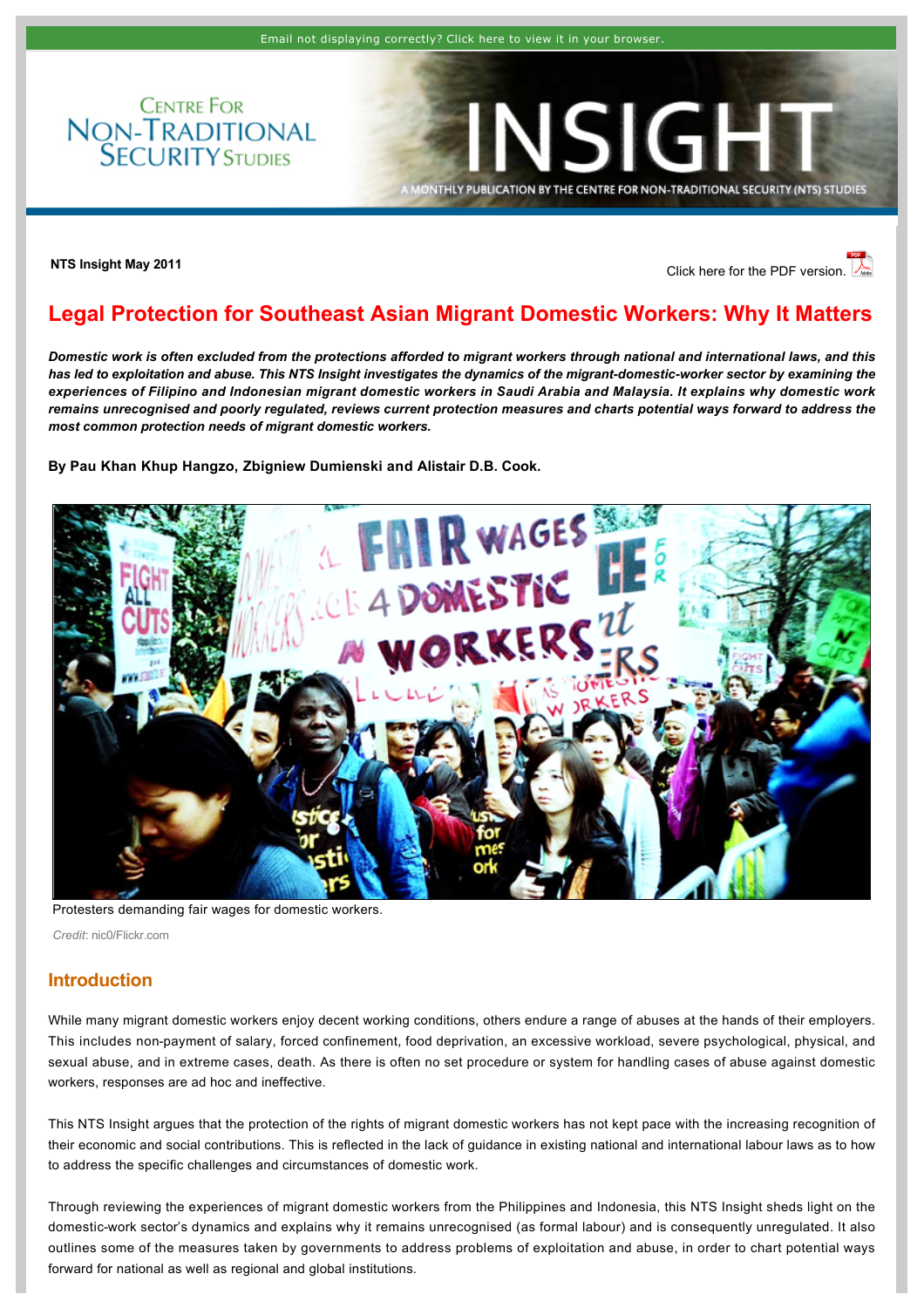# **Theoretical Considerations**

Migrant domestic workers fall within the broader category of 'labour migration', which is defined as the migration of a person 'from one country to another with a view to being employed otherwise than on his own account and includes any person regularly admitted as a migrant for employment' (ILO, 1949).

For labour sending countries, the export of labour is an important strategy for addressing unemployment, generating foreign exchange and fostering economic growth. Of the more than USD440 billion worldwide migrant remittances in 2010, developing countries received USD325 billion, an increase of 6 per cent from the 2009 level (World Bank, 2011). Most importantly, labour migration expands the scope for poor people to construct their own pathways out of poverty (Nyberg-Sorensen et al., 2002). The remittances help poor families hedge against the seasonality and risk inherent in livelihood activities such as crop production, thus reducing their vulnerability (Ellis, 2003; refer to Figure 1). The income also enables them to invest in a range of livelihood assets such as land, education, livestock, etc. Receiving countries facing labour shortages also benefit, as labour migration adds to their human capital stock.

However, as this NTS Insight will show, labour migration also gives rise to exploitative working conditions, which pose a significant challenge for policymakers, particularly those in labour sending states.

### *Figure 1: Positive links between migration and improvement of livelihoods.*



*Source*: Ellis (2003:8).

Owing to their status as 'labour surplus' countries, the Philippines and Indonesia actively promote labour export as a development policy (UNESCO, 2007). The significance of labour migration as a state policy is perhaps most clearly seen in the Philippines, where the state has produced a discourse which emphasises 'migrant heroism', representing overseas workers, particularly women migrants, as selfsacrificing, nationalist martyrs – in order to normalise migration and migrants' faithful remittance-sending to the homeland (Rodriguez, 2005).

This institutionalisation of labour export has its origin in Presidential Decree No. 442, better known as the Labor Code of the Philippines, issued by President Ferdinand E. Marcos in 1974 (Republic of the Philippines, 1974). The policy was further enhanced in 1978 when Presidential Decree No. 1412 created the Overseas Employment Development Board (OEDB) and the Office of Emigrant Affairs, which were charged with the promotion, development and regulation of Filipino overseas employment. In 1982, the functions of the OEDB was absorbed by the Philippine Overseas Employment Administration (POEA) which was established through Executive Order No. 797.

The Philippines has since become the largest labour sending country in Asia (Lindio-McGovern, 2003). There are an estimated 8.7 million overseas Filipinos worldwide in December 2007, of whom 58 per cent (or 5 million) are overseas Filipino workers (OFWs) (Domingo, 2009). Remittances by OFWs in 2010 were estimated at USD21.3 billion (World Bank, 2011).

In neighbouring Indonesia, the institutionalisation of labour export started in the 1970s when the Indonesian Government announced a series of regulations to administer overseas labour recruitment (Raharto, 2007). The objectives of Indonesia's labour export and national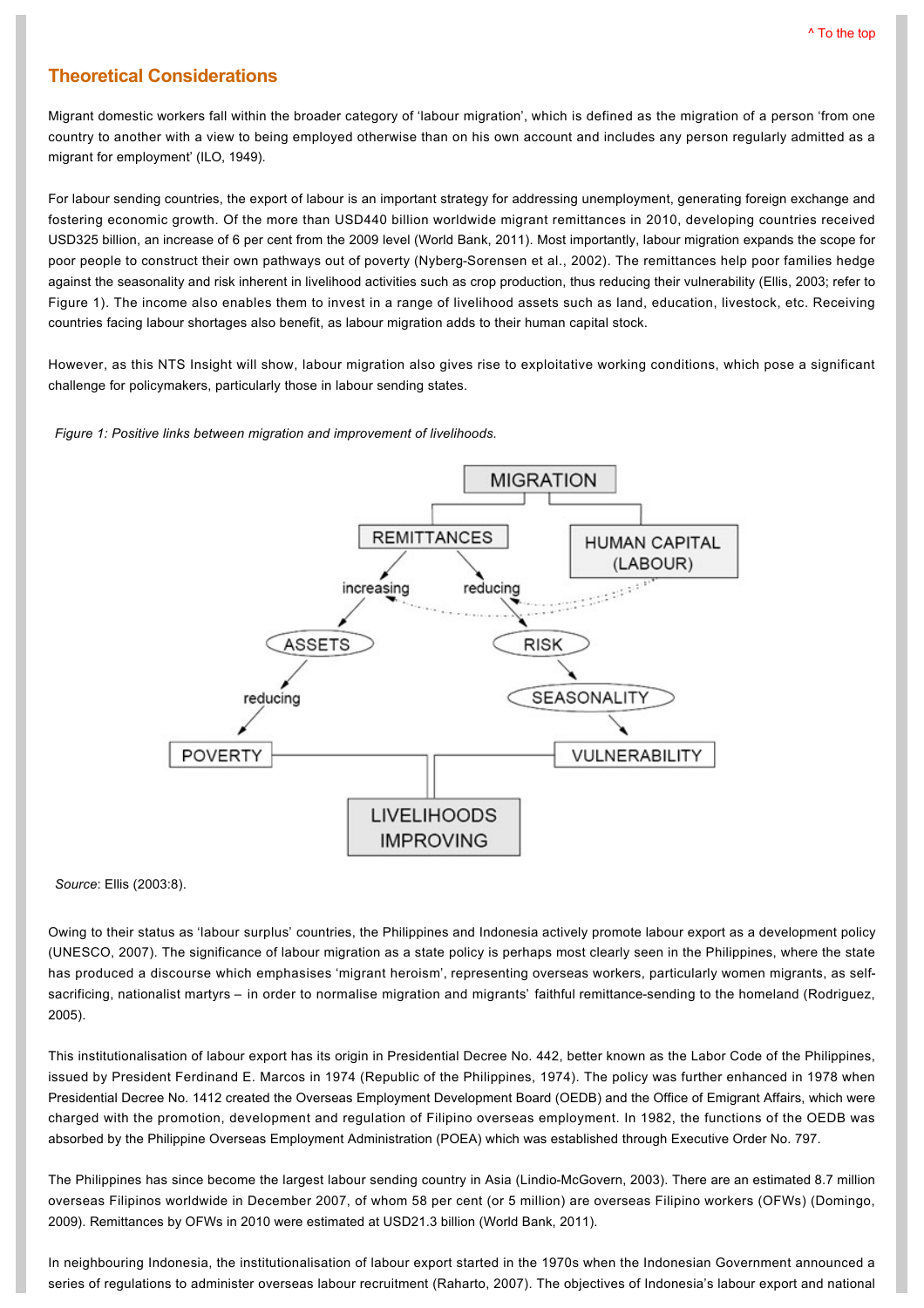development programme, also known as Pelita or Repelita, were: (a) to evenly distribute employment opportunities; (b) to extend employment opportunities; and (c) to provide foreign exchange revenue.

Since the implementation of labour export programmes, Indonesia, like the Philippines, has become one of the major labour exporting countries in Asia, with approximately 4.3 million documented Indonesian migrant workers working overseas in 2008 (ILO, 2010c). Remittances from Indonesian labour migrants (who are commonly known as TKIs or *tenaga kerja Indonesia)* in 2010 was estimated at USD7.1 billion (World Bank, 2011).

[^ To the top](#page-0-0)

# **Domestic Work: A Labour Sector Vulnerable to Exploitation**

Indonesia and the Philippines have one of the highest proportions of female migrants. Each year, more than 60 per cent of legal migrant workers from these countries are women (IOM, 2008). This is in line with an overall international migration trend which has become known as the 'feminisation of migration' – more and more young single women or female family breadwinners migrate independently in search of jobs rather than as family dependants travelling with their husbands or under the authority of older relatives and men (Nyberg-Sorensen et al., 2002).

The Philippines in particular offers an interesting example of this phenomenon. In 1975, 12 per cent of total labour outflow from the Philippines were women. By 2002, however, they accounted for 73 per cent (Sayres, n.d.). Indeed, an analysis of available data from the POEA (2009) shows that from 1999 to 2009, women migrants consistently outnumber men. For example, out of 331,752 workers who migrated from the Philippines in 2009, 175,298 were women and 156,454 men (POEA, 2009). Likewise, out of the 288,832 Indonesian migrant labourers worldwide in 1996, 56 per cent were women. The number of labour migrants from Indonesia further increased to 543,859 in 2007, of which 78 per cent were women (IOM, 2010).

The high participation of women in the migrant labour force is particularly apparent in the domestic-work sector. Domestic work accounts for a significant proportion of the labour workforce in developing countries, that is, between 4 and 10 per cent of total employment, both female and male (compared to between 1 and 2.5 per cent in industrialised countries) (ILO, 2010a). Data from the Philippines illustrate the predominance of women in the domestic-work sector. Out of 331,752 workers migrating from the country in 2009, 71,557 (22 per cent) were absorbed by the domesticwork sector. Of this number, 97 per cent were women and only 3 per cent men (POEA, 2009). A similar distribution is observed in data for the preceding years.

Domestic workers enable other women and their households to improve their living standards. These workers take care of homes and household members including children, the elderly, the sick and the disabled while their employers go out to work. In fact, the services needed by households – dry cleaners, caterers, child care centres, care homes for elderly, etc. – would cost many times more if purchased from market-based providers.

However, despite being important, and even indispensable, the domestic work sector and domestic workers are still not appreciated as such. Domestic work is looked upon as unskilled because it is the traditional work of women, and taught by other women in the home. There is also a perception that women have an innate capacity to learn the skills (ILO, 2010a). When performed as paid work, therefore, it remains undervalued, and thus poorly regulated.

Another reason for the lack of regulation of the domesticwork sector is that the work is done in private households, which are not considered places of work in many countries. The perceived need to protect the sanctity of the home serves as a reason to leave domestic work and domestic workers unregulated and therefore unprotected by labour laws in receiving countries (Kahale, 2003). These have exposed domestic workers to experiences such as psychological and physical abuse, sexual harassment and assault, food deprivation, non-payment of wages and even death. The next section explores this vulnerability to exploitation and abuse further by examining the experiences of the Filipino and Indonesian migrant-domestic-worker labour force in Saudi Arabia and Malaysia.

[^ To the top](#page-0-0)

# **The Cases of Filipino and Indonesian Migrant Domestic Workers**

Although most domestic workers migrate voluntarily, they subsequently end up in forced labour situations due to inherent flaws in the labour laws and legal systems of receiving countries. Employment laws in both Saudi Arabia (Labour Law 2005) and Malaysia (Employment Act of 1955) do not extend equal protection to domestic workers, leaving their work hours, payment of overtime wages, rest days and compensation for workplace injuries unregulated.

Both Saudi Arabia and Malaysia also tie the employment visas of migrant domestic workers to their employers. This often traps workers in exploitative situations as escaping means losing his or her legal immigration status (Human Rights Watch, 2004, 2008). In Saudi Arabia, this practice has been institutionalised through the *kafala* (sponsorship) system whereby an employer assumes responsibility for a hired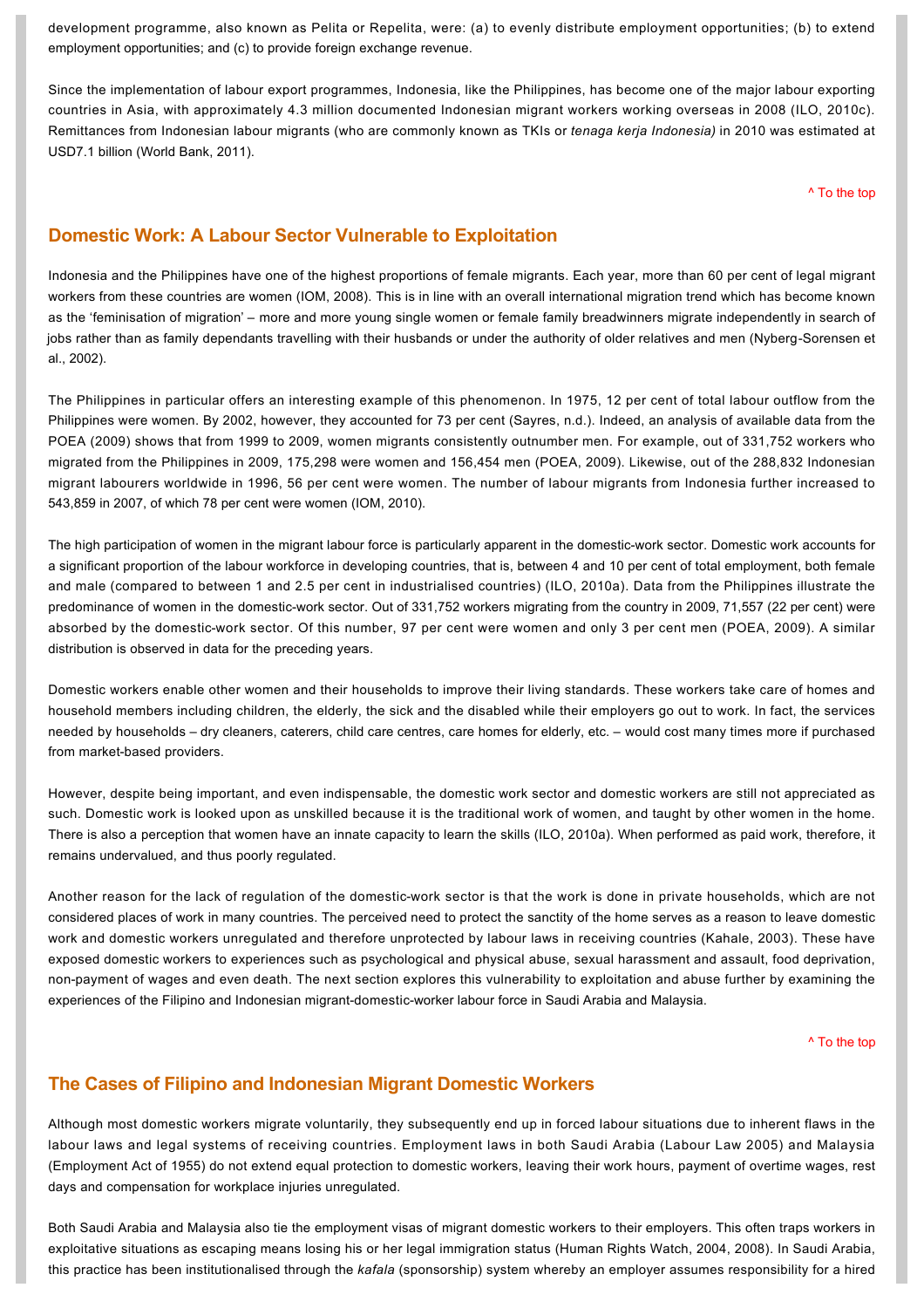migrant worker and must grant explicit permission before the worker can enter Saudi Arabia, transfer employment or leave the country. The *kafala* system gives employers immense control – domestic workers are unable to escape abusive conditions because their employers deny them permission to leave. Due to the factors described above, domestic workers in Saudi Arabia and Malaysia are vulnerable to exploitation and abuse.

Saudi Arabia is the most important receiving country in the Middle East for OFWs. An estimated 1.1 million Filipinos are currently working there, 80,000 of which are domestic workers (COWA, 2011). In explaining the plight of migrant Filipino domestic workers in Saudi Arabia, one Filipino diplomat noted that '70 per cent of Filipinos (in Saudi Arabia) are professionals or skilled workers and 30 per cent are lowskilled workers. However, the proportions are reversed when it comes to difficulties and problems, with lowskilled workers, including domestic workers, accounting for about 70 per cent of these and professionals for 30 per cent' (COWA, 2011).

There are also between 600,000 and 1 million Indonesian workers in Saudi Arabia, 96 per cent of which are domestic workers and drivers (Human Rights Watch, 2008). The continued vulnerability of Indonesian domestic workers in Saudi Arabia was highlighted by recent cases. The torture of 23-year-old Sumiati binti Salan Mustapa in Medina resulted in her being admitted to hospital on 6 November 2010 (Amtul, n.d.). Even as Sumiati was recovering in hospital, another report of mistreatment by employers surfaced. The body of an Indonesian domestic worker, 36-year-old Kikim Komalasari, was recovered from the streets of Abha on 11 November 2010 bearing signs of extensive physical abuse (Quiano and Basu, 2010).

Table 1 summarises the forms of exploitation and abuse suffered by migrant Filipino and Indonesian domestic workers in receiving countries.

| <b>Forms of</b><br>exploitation and<br>abuse          | <b>Filipino domestic workers</b><br>in Saudi Arabia <sup>1</sup>                                                                                                                                                                                                                                                                                 | Indonesian domestic workers<br>in Malaysia and Saudi Arabia                                                                                                                                                                                                                                                                           |
|-------------------------------------------------------|--------------------------------------------------------------------------------------------------------------------------------------------------------------------------------------------------------------------------------------------------------------------------------------------------------------------------------------------------|---------------------------------------------------------------------------------------------------------------------------------------------------------------------------------------------------------------------------------------------------------------------------------------------------------------------------------------|
| Exploitative<br><b>Employment Terms</b>               | $\bullet$ Underpayment of wages - actual<br>wages paid were much less than<br>signed on in the Philippines.<br>Non-payment of wages for up to<br>months on end, despite<br>promises.<br>• Selling of domestic workers to<br>another employer (by<br>employment agencies) when<br>problems arose between the<br>worker and the original employer. | • Underpayment or non-payment of<br>wages (the most frequent<br>complaint).                                                                                                                                                                                                                                                           |
| Poor Working and<br><b>Living Conditions</b>          | • Excessive working hours $-$<br>typically 20 to 22 hours per day,<br>with no day off.                                                                                                                                                                                                                                                           | • Excessive working hours $-$<br>insufficient or no rest periods.<br>$\bullet$ Confinement by employers,<br>including the withholding of<br>passports and other documents by<br>employers and restricted access to<br>information and communication.<br>Insufficient food.                                                            |
| Physical,<br>Psychological and<br><b>Sexual Abuse</b> | Beatings by employers (the most<br>frequent complaint).<br>• Rape and other forms of sexual<br>abuse – estimated to constitute<br>between 15 to 20 per cent of<br>reported cases of domestics in<br>distress.                                                                                                                                    | • Physical abuse, including beatings<br>and torture, and in extreme cases,<br>murder.<br>• Shouting, insults, belittlement,<br>threats and humiliation.<br>• Excessive and repeated criticisms of<br>job performance – workers are often<br>required to redo their work several<br>times.<br>Rape and other forms of sexual<br>abuse. |

*Table 1: Exploitation and abuse of Filipino and Indonesian domestic workers in receiving countries.*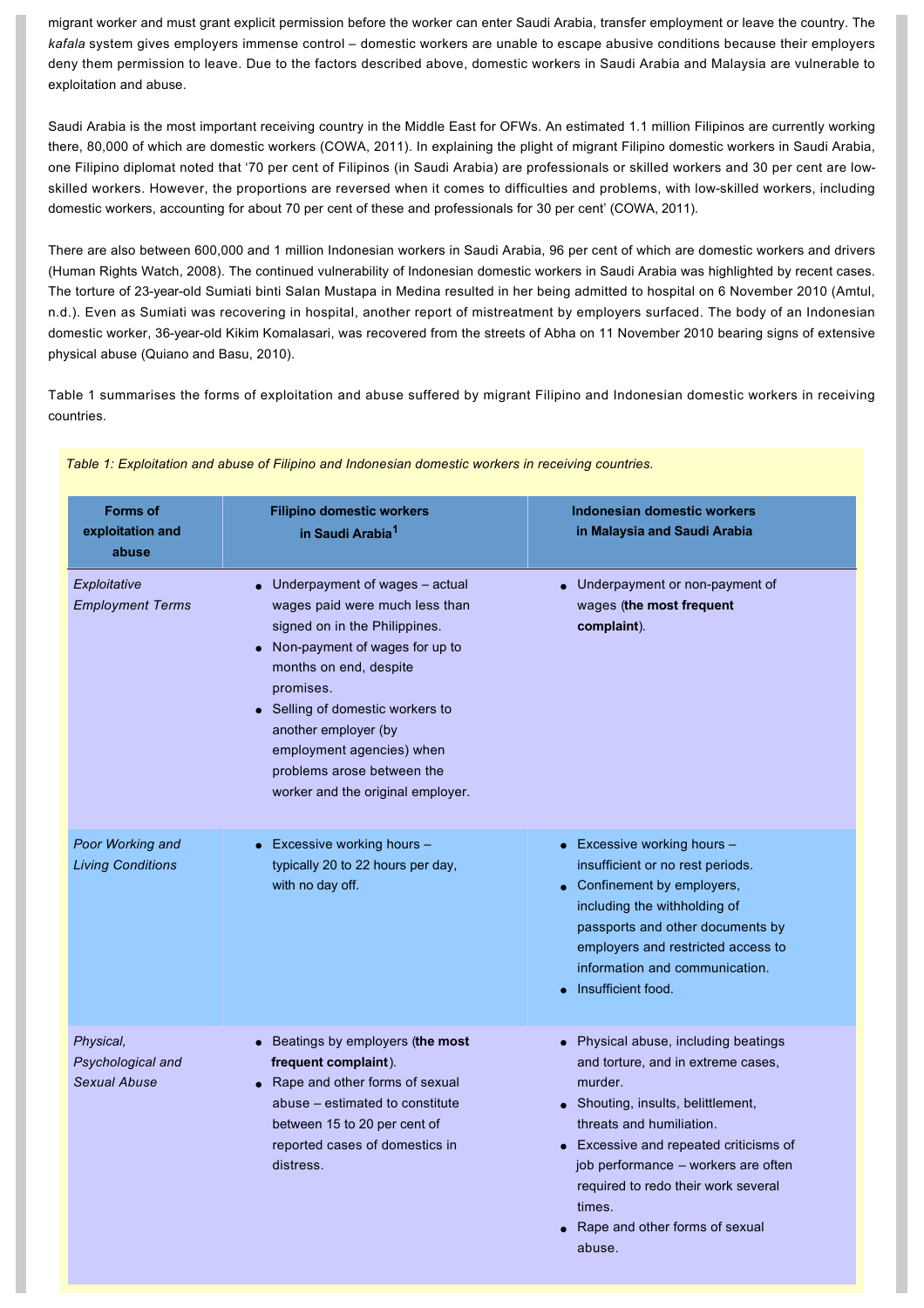#### *Note:*

1. Based on the findings of the Committee on Overseas Workers' Affairs (COWA) which was dispatched by the Philippine government to Saudi Arabia over the period 9–13 January 2011.

#### *Source*:

Filipino domestic workers: Human Rights Watch (2008) and IOM (2010). Indonesian domestic workers: (COWA, 2011).

[^ To the top](#page-0-0)

## **Protection Measures**

To address the plight of their migrant domestic workers and to ensure their protection, the Philippines and Indonesia have in recent years introduced the following measures:

#### $\bullet$  Imposing a temporary ban on the migration of domestic workers

Banning the migration of domestic workers in response to abuse and exploitation is the most common approach adopted by labour sending countries. For example, since 26 June 2009, Indonesia has instituted a moratorium on sending its migrant domestic workers to Malaysia in response to mistreatment by employers and even murder (Rachman, 2009).

Banning is however limited in scope and application. It is only a temporary measure, and is reactive in nature, that is, it is invoked in response to severe cases of abuse and exploitation. However, the imposition of such bans has not resulted in substantial improvements in the working conditions of domestic workers in labour receiving countries. Rather, it has put would-be migrants in a tight spot and put them at risk of further exploitation. For instance, the moratorium by Indonesia has led to an increase in the irregular migration of Indonesian workers to Malaysia, thereby putting them at further risk of abuse and exploitation due to their undocumented status.

### **e** Forging bilateral labour agreements

Another strategy adopted by labour sending countries has been to forge bilateral labour agreements with receiving countries. Examples include the Memorandums of Understanding (MOUs) between the Philippines and Malaysia, and between Indonesia and Malaysia, elaborated further below.

The MOU on migrant Filipino workers signed by the Philippines and Malaysia in 1987 lays down the minimum wage (USD400 per month), working hours, living conditions and days of leave (Human Rights Watch, 2010b). In contrast, the MOU signed by Indonesia and Malaysia in 2006 falls critically short of addressing the concerns of Indonesian migrant domestic workers. The MOU allows employers to keep workers' passports and lacks guidelines on a minimum wage or rest periods – including a weekly day off – and does not establish clear penalties and enforcement mechanisms. In the absence of strict, standardised guidelines, employment agencies and employers typically set the salaries of domestic workers based on their country of origin instead of their education and experience. As a result, Indonesian domestic workers earned only USD89–150 per month compared to the USD400 earned by their Filipino counterparts (Human Rights Watch, 2010b; IOM, 2010).

The limitations of the 2006 MOU were also reflected in the continued abuse of Indonesian migrant domestic workers which prompted the Indonesian government to, on 26 June 2009, impose a freeze on the migration of domestic workers to Malaysia. Following this, the two countries indicated their willingness to revise the 2006 MOU, eventually signing a Letter of Intent in May 2010. The Letter stipulates that Indonesian migrant domestic workers are entitled to one day off per week, periodic salary increases and the reimbursement of their transport expenses. They will also be allowed to retain their passports for the duration of their contract. However, progress stalled on the issue of a minimum wage. Malaysia would not agree to the figure of USD237 stipulated by the Indonesian government (Human Rights Watch, 2010c).

Recently, Muhaimin Iskandar, Indonesian Minister of Manpower and Transmigration, stated that the two countries will be signing an MOU in May 2011 (Pasandaran, 2011). It remains to be seen if the revised MOU will finally address all outstanding concerns of Indonesian migrant domestic workers in Malaysia.

#### **e** Establishing new laws or amending existing ones

Legal frameworks aimed at protecting the rights of domestic workers may include regulations within a general labour code, a separate regulatory instrument or a mixture of both.

The Philippines incorporated protection mechanisms for its migrant domestic workers into the Republic Act No. 10022 – an amendment to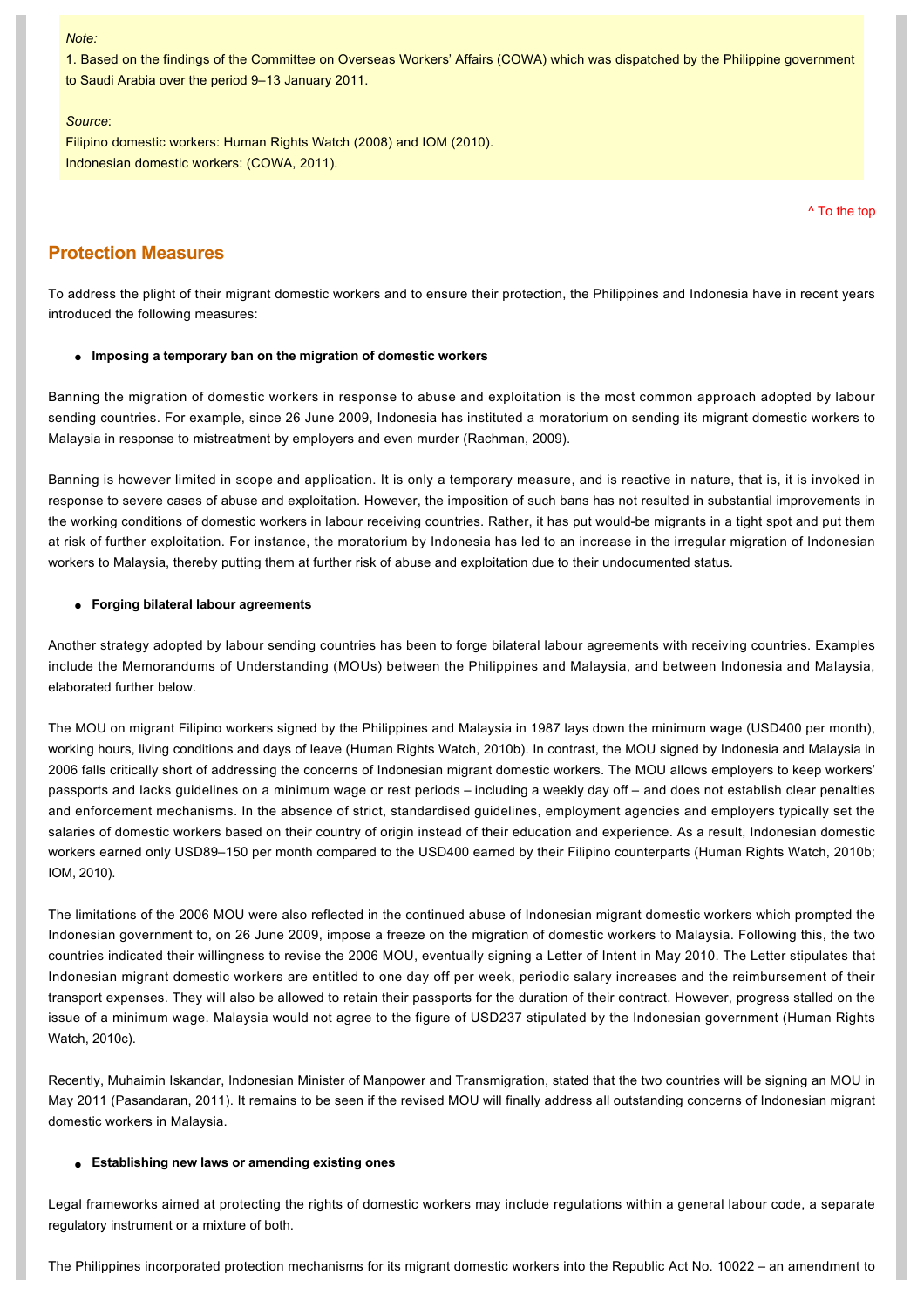the Migrant Workers and Overseas Filipinos Act of 1995 (Republic Act No. 8042) – passed on 8 July 2010. Section 3 of the Act specifically states that the Philippines 'shall allow the deployment of overseas Filipino workers only in countries where the rights of Filipino migrant workers are protected' (Republic of the Philippines, 2010).

The Republic Act No. 10022 recognises any of the following as a guarantee on the part of the receiving country that the rights of OFWs will be protected: the receiving country has existing labour and social laws protecting the rights of workers, including migrant workers; it is a signatory to and/or have ratified multilateral conventions, declarations or resolutions relating to the protection of workers, including migrant workers; or it has concluded a bilateral agreement or arrangement with the Philippine government on the protection of the rights of OFWs (Republic of the Philippines, 2010). A Department of Foreign Affairs (DFA) certification that the rights of domestic workers would be adequately protected is required prior to deployment.

The Philippines, in establishing legal mechanisms for the protection of its migrant domestic workers, had been guided by the legal provisions it had adopted for domestic workers employed within the country such as the 2007 Magna Carta for Household Helpers (Senate Bill No. 1141). The Magna Carta regulates the terms and conditions of employment of the domestic workforce within the Philippines, including working hours, leave, minimum wage and payment of monthly wage, as well as membership in the social security system and the PhilHealth system (Republic of the Philippines, 2007).

Indonesia, on the other hand, does not have any laws covering either migrant or in-country domestic workers. The 2003 Manpower Act which safeguards workers' rights discriminates against domestic workers as it fails to provide the same protection it affords 'formal workers' (who enjoy a minimum wage, overtime pay, an eight-hour workday, a weekly day of rest, etc.). Likewise, the 2004 National Law on the Placement and Protection of Indonesian Overseas Workers (Law No. 39/2004) falls short of addressing the protection needs of migrant domestic workers. In 2009, the Legislative Council (BALEG, Badan Legislatif) agreed to make the drafting and passage of a domestic workers' law a priority for the parliament in 2010. However, the law failed to materialise (Amnesty International, 2011).

The Indonesian government's inability to implement clear and consistent policies for its migrant domestic workers can be linked to its failure to adopt laws for the domestic-worker labour force employed within the country. The absence of national laws to serve as a framework for responding to cases of abuse and exploitation of both in-country and migrant domestic workers has resulted in ad hoc and reactive measures. For instance, in response to the recent cases of abuse in Saudi Arabia, Indonesia issued new conditions: prospective Saudi employers were required to provide details such as the workload in their homes, the number of family members, their photographs, copies of identity cards, a certificate from the police confirming that the sponsor does not have a criminal record, etc. (Khan and Abdullah, 2011).

The exploitation and abuse revealed by the foregoing analysis reflects the reality that existing laws in both sending and receiving countries do not offer adequate legal protection for domestic workers. However, while labour sending countries have begun instituting laws to protect their migrant domestic workers, receiving countries have not been as eager to introduce complementary laws. Instead, they continue to maintain discriminatory labour practices, and may even prove uncooperative when protection measures are implemented by sending countries. For instance, the new conditions imposed by Indonesia (described earlier) were branded by Saudi Arabia as 'outrageous' and impossible to fulfil and Indonesia was accused of using labour recruitment as a way to gather sensitive information on Saudi citizens' personal lives (Khan and Abdullah, 2011). Also, in response to the Philippines' Republic Act No. 10022, Saudi Arabia announced on 12 March 2011 that it would stop the processing of employment contracts for Filipino domestic workers (Tubeza, 2011).

[^ To the top](#page-0-0)

# **Conclusion**

To adequately protect migrant domestic workers, efforts would be required at all levels: national, regional and global. At the national level, there must first and foremost be a focus on the lack or absence of legal protection in both sending and receiving countries, which is at the root of the vulnerability of migrant domestic workers.

As already discussed, there have already been attempts to institute legal mechanisms to protect migrant domestic workers but they have not been translated into laws. Saudi Arabia's Shura Council, for example, passed a bill to improve legal protections of domestic workers in July 2009. The bill requires employers to give domestic workers at least nine hours of rest every day, suitable accommodation and rest breaks (Human Rights Watch, 2009). The bill falls short however of international standards as it contains vague provisions that would leave workers open to abuse, including the duty to obey employers' orders and a prohibition against leaving the place of employment without a 'legitimate reason' (Human Rights Watch, 2009). Although the bill has been approved, it is yet to be translated into law.

In Indonesia, existing national labour migration laws do not offer a coherent and comprehensive strategy for addressing the many complex issues pertaining to the management of migrant domestic workers. The laws and policies that are in place in the country are still primarily concerned with reducing local unemployment, and thus tend to focus more on facilitating the outflow of migrant labour rather than creating a protection mechanism for migrants. Moreover, as mentioned earlier, attempts to push through a domestic workers' law have not as yet yielded any results (Amnesty International, 2011). Malaysia, on the other hand, has not even contemplated amending its laws and continues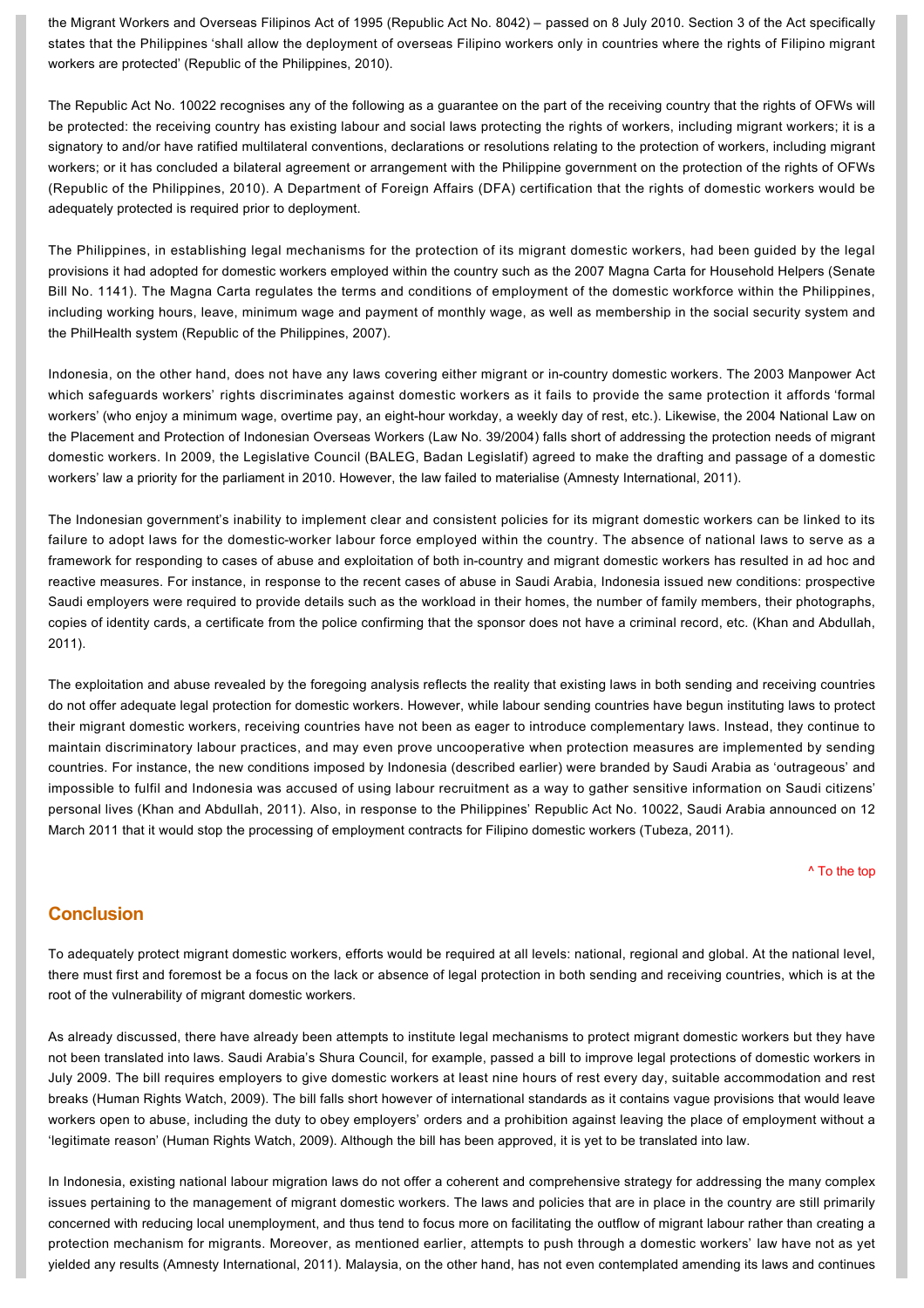to rely on bilateral agreements. The Philippines is perhaps the only country that has enacted laws addressing the specific protection needs of migrant domestic workers. Rather than stalling efforts at instituting legal protections, countries discussed in this paper must establish new laws or amend existing ones to accommodate the protection needs of migrant domestic workers. In addition to legal protection measures, there must also be provisions for adequate enforcement mechanisms.

Receiving countries in particular must learn from governments that have initiated steps to establish national policies and legal protections for migrant domestic workers. For example, foreign domestic helpers (FDHs) in Hong Kong are entitled to the same benefits and protection as other professions. The basic rights and responsibilities related to the employment of FDHs are clearly specified in a standard contract (Immigration Department of Hong Kong, 2008). The Immigration Department of Hong Kong makes the granting of an entry visa contingent upon the inclusion of mandatory terms and minimum standards in a worker's employment contract, which ensures better working conditions for migrant domestic workers. This remains one of the few success stories in the regulation and protection of migrant domestic workers in Asia.

As migrant domestic workers are a transnational phenomenon, it is often difficult for individual countries to adequately address the protection needs of the workers. Regional institutions such as ASEAN need to therefore take the initiative to establish regional standards for domestic workers employed in Southeast Asia and beyond. In Southeast Asia, momentum was established with the ASEAN Framework Agreement on Services (AFAS) which seeks to enhance cooperation in trade in services among ASEAN member states (ASEAN, 1995). Further, during the 12th ASEAN Summit on 13 January 2007, ASEAN member states signed the Declaration on the Protection and Promotion of the Rights of Migrant Workers (ASEAN, 2007). However, despite these developments, not much has been done in terms of establishing legally binding instruments aimed at protecting the rights of migrant domestic workers specifically, both those working in Southeast Asia and those employed further afield. ASEAN must now work towards this.

Finally, establishing legally binding global agreements focused on domestic workers will go a long way towards ensuring the long-term protection of such workers. Existing international labour conventions such as the International Labour Organization's (ILO) Convention concerning Migrations in Abusive Conditions and the Promotion of Equality of Opportunity and Treatment of Migrant Workers 1975 and the UN's International Convention on the Protection of the Rights of All Migrant Workers and Members of Their Families 1990 do not specifically address domestic work.

Recognising this gap, the ILO Governing Body included 'decent work for domestic workers' in the agenda of the 2010 International Labour Conference (ILO, 2010a). Whether or not the upcoming 100th Session of the International Labour Conference to be held in June 2011 will further discuss and agree upon a draft Convention as part of a process to address migrant-domestic-worker issues remains to be seen.

**Recommended Citation:** Hangzo, Pau Khan Khup, Zbigniew Dumienski and Alistair D.B. Cook, 2011, 'Legal Protection for Southeast Asian Migrant Domestic Workers: Why It Matters', NTS Insight, May, Singapore: RSIS Centre for Non-Traditional Security (NTS) Studies.

[^ To the top](#page-0-0)

### **References**

Amnesty International, 2011, 'Indonesia: Parliament Continues to Fail Domestic Workers', 15 February. <http://www.amnesty.ca/media2010.php?DocID=268>

Amtul, Syeda, n.d., 'Housemaid Viciously Abused, Says Indonesian Diplomat', *The Saudi Gazette*. <http://www.saudigazette.com.sa/index.cfm?method=home.regcon&contentID=2010111587427&archiveissuedate=15/11/2010>

Association of Southeast Asian Nations (ASEAN), 1995, *ASEAN Framework Agreement on Services*, Bangkok, 15 December. <http://www.aseansec.org/6628.htm>

Association of Southeast Asian Nations (ASEAN), 2007, *ASEAN Declaration on the Protection and Promotion of the Rights of Migrant Workers*, Cebu, Philippines, 13 January. <http://www.aseansec.org/19264.htm>

Commission on Filipinos Overseas (CFO), 2009, 'Stock Estimate of Overseas Filipinos (as of December 2009)'. <http://www.cfo.gov.ph/pdf/statistics/Stock%202009.pdf>

Committee on Overseas Workers' Affairs (COWA), 2011, *The Condition of Overseas Filipino Workers in Saudi Arabia*, Final report of the investigating mission of the COWA to Saudi Arabia, 9–13 January. [http://www.focusweb.org/sites/www.focusweb.org/files/COWA\\_report\\_Saudi.pdf](http://www.focusweb.org/sites/www.focusweb.org/files/COWA_report_Saudi.pdf)

Domingo, Marianne S., 2009, 'Deployment Profile and Remittance Patterns of Overseas Filipinos', *Bangko Sentral ng Pilipinas Economic Newsletter*, No. 09-02, June. http://www.bsp.gov.ph/downloads/EcoNews/EN09-02.pdf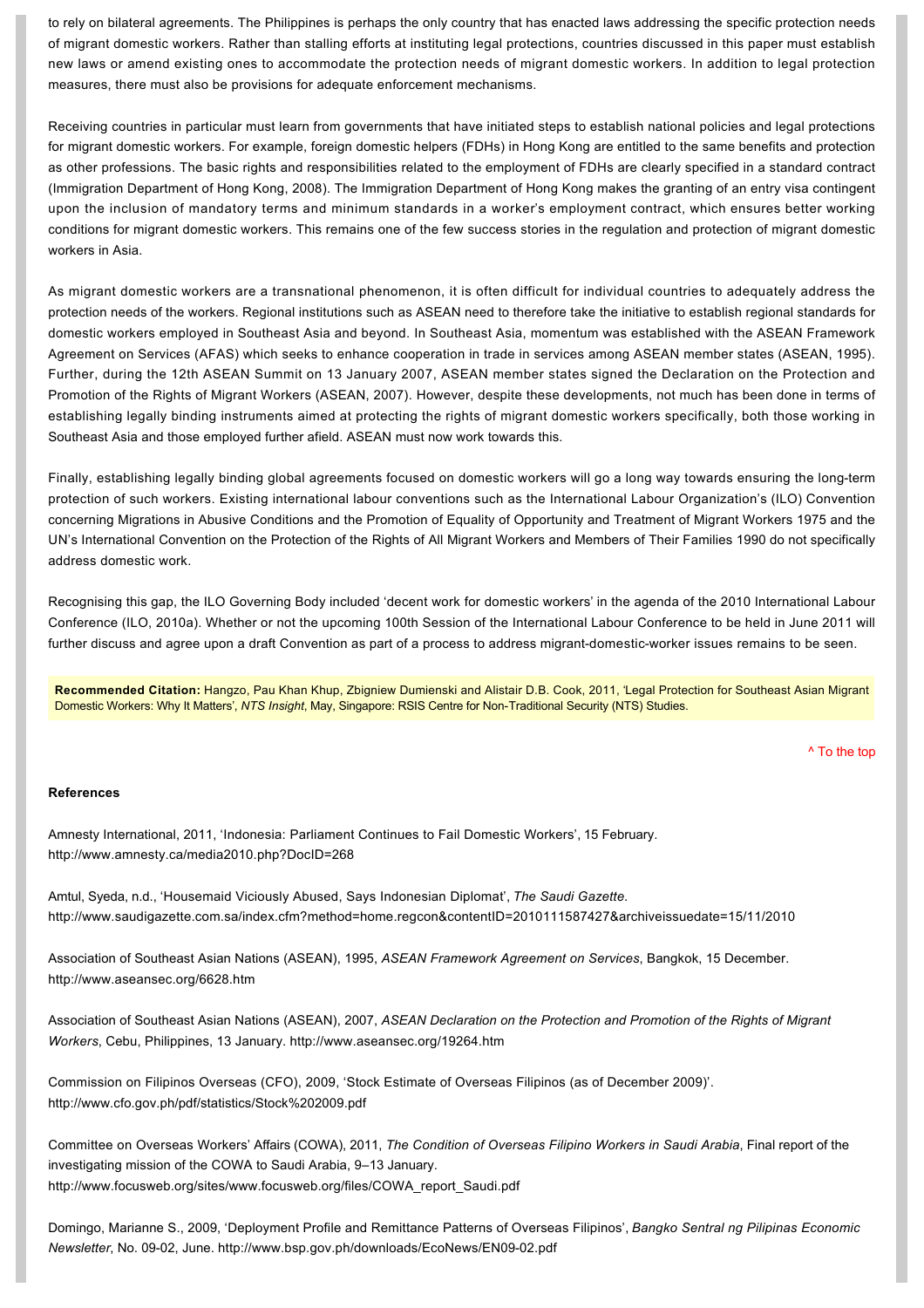Ellis, Frank, 2003, *A Livelihoods Approach to Migration and Poverty Reduction*, Department for International Development (DFID). [http://www.uea.ac.uk/polopoly\\_fs/1.53417!2003%20livelihoods%20migration.pdf](http://www.uea.ac.uk/polopoly_fs/1.53417!2003%20livelihoods%20migration.pdf)

Gooch, Liz, 2011, 'A Cry for More (Domestic) Help in Malaysia', *The New York Times*, 22 February. http://www.nytimes.com/2011/02/23/world/asia/23iht-maids23.html

Human Rights Watch, 2004, *Help Wanted: Abuses against Female Migrant Domestic Workers in Indonesia and Malaysia*, C1609, 22 July. <http://www.unhcr.org/refworld/country,,HRW,,IDN,4562d8cf2,412ee7434,0.html>

Human Rights Watch, 2008, '*As if I Am Not Human': Abuses against Asian Domestic Workers in Saudi Arabia*, New York. http://www.hrw.org/en/reports/2008/07/07/if-i-am-not-human-0

Human Rights Watch, 2009, 'Saudi Arabia: Shura Council Passes Domestic Worker Protections', 10 July. http://www.hrw.org/en/news/2009/07/10/saudi-arabia-shura-council-passes-domestic-worker-protections

Human Rights Watch, 2010a, 'Indonesia: Guarantee Domestic Workers' Rights in 2010', 13 February. http://www.hrw.org/en/news/2010/02/12/indonesia-guarantee-domestic-workers-rights-2010

Human Rights Watch, 2010b, 'Indonesia/Malaysia: End Wage Exploitation of Domestic Workers', 10 May. http://www.hrw.org/en/news/2010/05/10/indonesiamalaysia-end-wage-exploitation-domestic-workers

Human Rights Watch, 2010c, 'Indonesia/Malaysia: Proposed Labor Pact Lacks Key Reforms', 4 March. http://www.hrw.org/en/news/2010/03/04/indonesiamalaysia-proposed-labor-pact-lacks-key-reforms

Immigration Department of Hong Kong, 2008, 'Employment Contract for a Domestic Helper Recruited from Outside Hong Kong – English Version', The Government of the Hong Kong Special Administrative Region. <http://www.immd.gov.hk/ehtml/id407form.htm>.

International Labour Organization (ILO), 1949, *Migration for Employment Convention (Revised), 1949*, No. 97, Geneva. http://www.ilo.org/ilolex/cgi-lex/convde.pl?C097

International Labour Organization (ILO), 2010a, *Decent Work for Domestic Workers*, Geneva: International Labour Office. http://www.ilo.org/wcmsp5/groups/public/---ed\_norm/---relconf/documents/meetingdocument/wcms\_104700.pdf

International Labour Organization (ILO), 2010b, *Women in Labour Markets: Measuring Progress and Identifying Challenges*, Geneva: International Labour Office. http://www.ilo.org/wcmsp5/groups/public/---ed\_emp/---emp\_elm/--trends/documents/publication/wcms\_123835.pdf

International Labour Organization (ILO), 2010c, 'International Migrants Day 2010: A Stronger Commitment for the Protection of Indonesian Migrant Workers', 17 December. http://www.ilo.org/jakarta/info/public/pr/lang--en/WCMS\_150358/index.htm

International Organization for Migration (IOM), 2008, 'Asia', in *World Migration 2008: Managing Labour Mobility in the Evolving Global Economy*, Geneva, pp. 439–54. [http://www.iom.int/jahia/webdav/shared/shared/mainsite/media/docs/wmr/regional\\_overviews/ro\\_asia.pdf](http://www.iom.int/jahia/webdav/shared/shared/mainsite/media/docs/wmr/regional_overviews/ro_asia.pdf)

International Organization for Migration (IOM), 2010, *Labour Migration from Indonesia: An Overview of Indonesian Migration to Selected Destinations in Asia and the Middle East*, Jakarta: IOM Mission in Indonesia. http://www.iom.int/jahia/webdav/shared/shared/mainsite/published\_docs/Final-LM-Report-English.pdf

Kahale, Salma, 2003, *Exploratory Study on Foreign Domestic Work in Syria*, Damascus: International Organization for Migration (IOM). [http://www.iom.int/jahia/webdav/site/myjahiasite/shared/shared/mainsite/published\\_docs/studies\\_and\\_reports/syria\\_domestic\\_work.pdf](http://www.iom.int/jahia/webdav/site/myjahiasite/shared/shared/mainsite/published_docs/studies_and_reports/syria_domestic_work.pdf)

Khan, Ghazanfar Ali and Sarah Abdullah, 2011, 'Indonesia's New Housemaid Recruitment Rules Irk Saudis', *Arab News*, 6 March. <http://arabnews.com/saudiarabia/article302471.ece>

Labour Department of Hong Kong, 2011, *Practical Guide for Employment of Foreign Domestic Helpers – What Foreign Domestic Helpers and Their Employers Should Know*, The Government of the Hong Kong Special Administrative Region. <http://www.labour.gov.hk/eng/public/wcp/FDHguide.pdf>

Lindio-McGovern, Ligaya, 2003, 'Labor Export in the Context of Globalization: The Experience of Filipino Domestic Workers in Rome'. International Sociology, Vol. 18, No. 3. http://club.fom.ru/books/Lindio-McGovern03\_3.pdf

Malaysia, 1955, *Employment Act 1955, Act 265, An Act Relating to Employment*, The Commissioner of Law Revision, Malaysia.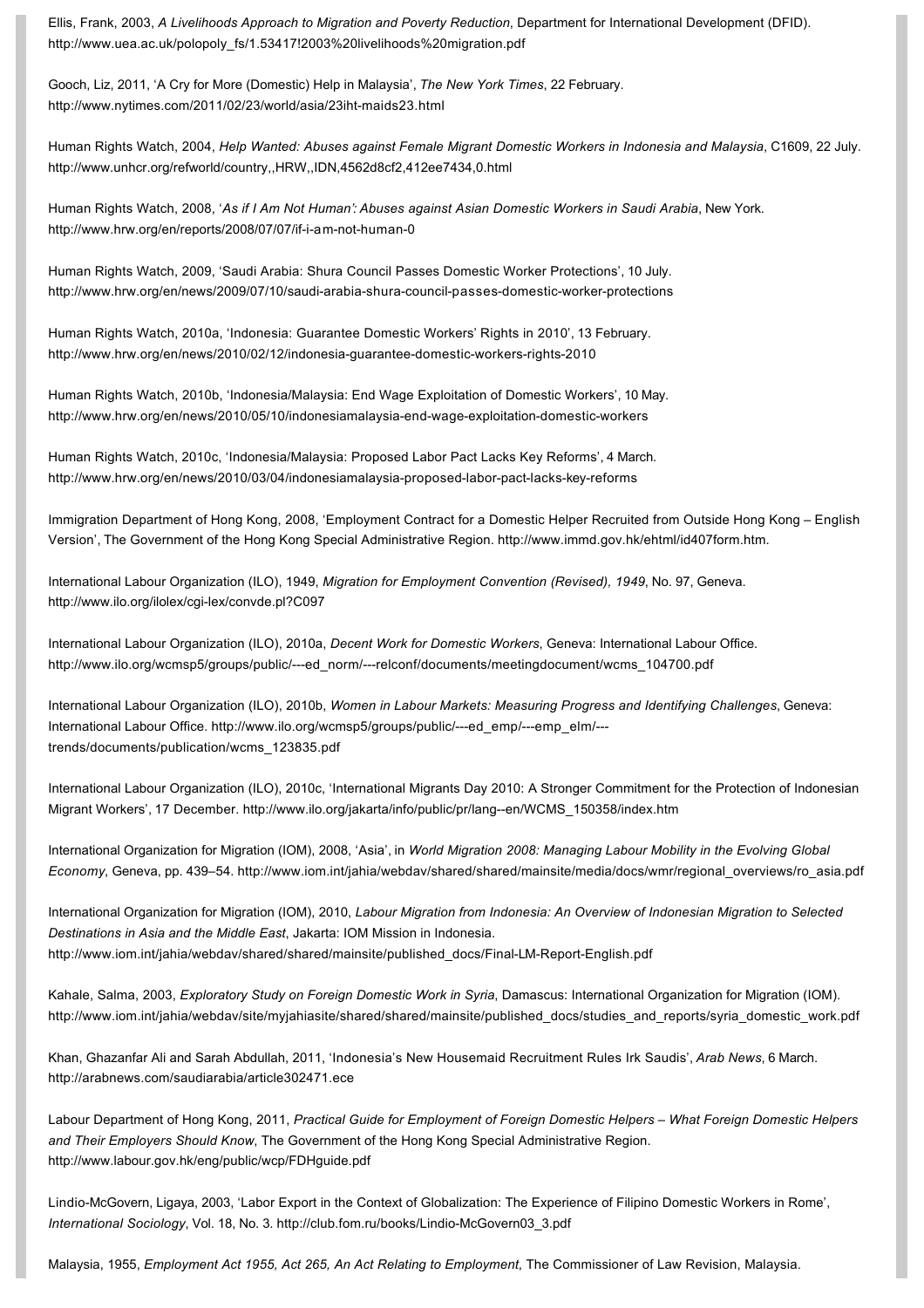http://www.slideshare.net/seekhrhelp/employment-act-1955-malaysia

Nyberg-Sorensen, Ninna, Nicholas Van Hear and Poul Engberg-Pedersen, 2002, *The Migration-Development Nexus Evidence and Policy Options*, Geneva: International Organization for Migration (IOM). [http://www.iom.int/jahia/webdav/site/myjahiasite/shared/shared/mainsite/published\\_docs/serial\\_publications/mrs\\_8.pdf](http://www.iom.int/jahia/webdav/site/myjahiasite/shared/shared/mainsite/published_docs/serial_publications/mrs_8.pdf)

Pasandaran, Camelia, 2011, 'Indonesia to Resume Sending Migrant Workers to Malaysia', *Jakarta Globe*, 25 April. http://www.thejakartaglobe.com/home/indonesia-to-resume-sending-migrant-workers-to-malaysia/437276

Philippine Overseas Employment Administration (POEA), 2009, 'Overseas Employment Statistics 2009'. [http://www.poea.gov.ph/stats/2009\\_OFW%20Statistics.pdf](http://www.poea.gov.ph/stats/2009_OFW%20Statistics.pdf)

Quiano, Kathy and Moni Basu, 2010, 'Indonesian Maid Dies after Abuse in Saudi Arabia, Rights Group Says', *CNN*, 19 November. http://articles.cnn.com/2010-11-19/world/indonesia.saudi.maid.abuse\_1\_saudi-arabia-indonesian-maid-jeddah?\_s=PM:WORLD

Rachman, Anita, 2009, 'Indonesian Maid Dies after Brutal Beating in Malaysia', *Jakarta Globe*, 27 October. http://www.thejakartaglobe.com/home/indonesian-maid-dies-after-brutal-beating-in-malaysia/337677

Raharto, Aswatini, 2007, 'Indonesian Labour Migration: Issues and Challenges', *International Journal on Multicultural Societies* (IJMS), Vol. 9, No. 2, pp. 219–35.<http://unesdoc.unesco.org/images/0015/001584/158473e.pdf>

Republic of Indonesia, 2003, *Act No. 13 Concerning Manpower*, Jakarta.<http://www.expat.or.id/business/ManpowerActno13tahun2003.pdf>

Republic of the Philippines, 1974, *The Labor Code of the Philippines, Presidential Decree No. 442, As Amended, Book 7*, Manila. http://www.bcphilippineslawyers.com/the-labor-code-of-the-philippines-book-7/

Republic of the Philippines,1978, *Presidential Decree No. 1412*, Manila. <http://www.chanrobles.com/presidentialdecrees/presidentialdecreeno1412.html>

Republic of the Philippines, 2007, *Magna Carta of Household Helpers, Senate Bill No. 1141*, 14th Congress, 4 July. <http://www.senate.gov.ph/lisdata/54254801!.pdf>

Republic of the Philippines, 2010, *Republic Act No. 10022*, 14th Congress, 8 July. [http://www.lawphil.net/statutes/repacts/ra2010/ra\\_10022\\_2010.html](http://www.lawphil.net/statutes/repacts/ra2010/ra_10022_2010.html)

Rodriguez, Robyn M., 2005, 'Domestic Insecurities: Female Migration from the Philippines, Development and National Subject-Status', [Working Paper No. 114, San Diego: The Center for Comparative Immigration Studies \(CCIS\), University of California. http://www.ccis](http://www.ccis-ucsd.org/PUBLICATIONS/wrkg114.pdf)ucsd.org/PUBLICATIONS/wrkg114.pdf

Sayres, Nicole J., n.d., *An Analysis of the Situation of Filipino Domestic Workers*, Geneva: International Labour Organization (ILO). http://www.ilo.org/wcmsp5/groups/public/---asia/---ro-bangkok/---ilo-manila/documents/publication/wcms\_124895.pdf

Tubeza, Philip, 2011, 'Saudi Stops Hiring Filipino Domestics', *Philippine Daily Inquirer*, 29 March. http://globalnation.inquirer.net/news/breakingnews/view/20110329-328216/Saudi-stops-hiring-Filipino-domestics

United Nations Educational, Scientific and Cultural Organization (UNESCO), 2007, 'Migration and Integration in the Asia-Pacific Region', *International Journal on Multicultural Societies* (IJMS), Vol. 9, No. 2. <http://unesdoc.unesco.org/images/0015/001584/158473e.pdf>

World Bank, 2011, *Migration and Remittances Factbook 2011*, *Second Edition*, Washington, DC. http://siteresources.worldbank.org/INTLAC/Resources/Factbook2011-Ebook.pdf

[^ To the top](#page-0-0)

### **Terms of Use:**

You are free to publish this material in its entirety or only in part in your newspapers, wire services, internet-based information networks and newsletters and you may use the information in your radio-TV discussions or as a basis for discussion in different fora, provided full credit is given to the author(s) and the Centre for Non-Traditional Security (NTS) Studies, S. Rajaratnam School of International Studies (RSIS). Kindly inform the publisher [\(NTS\\_Centre@ntu.edu.sg\)](mailto:NTS_Centre@ntu.edu.sg) and provide details of when and where the publication was used.